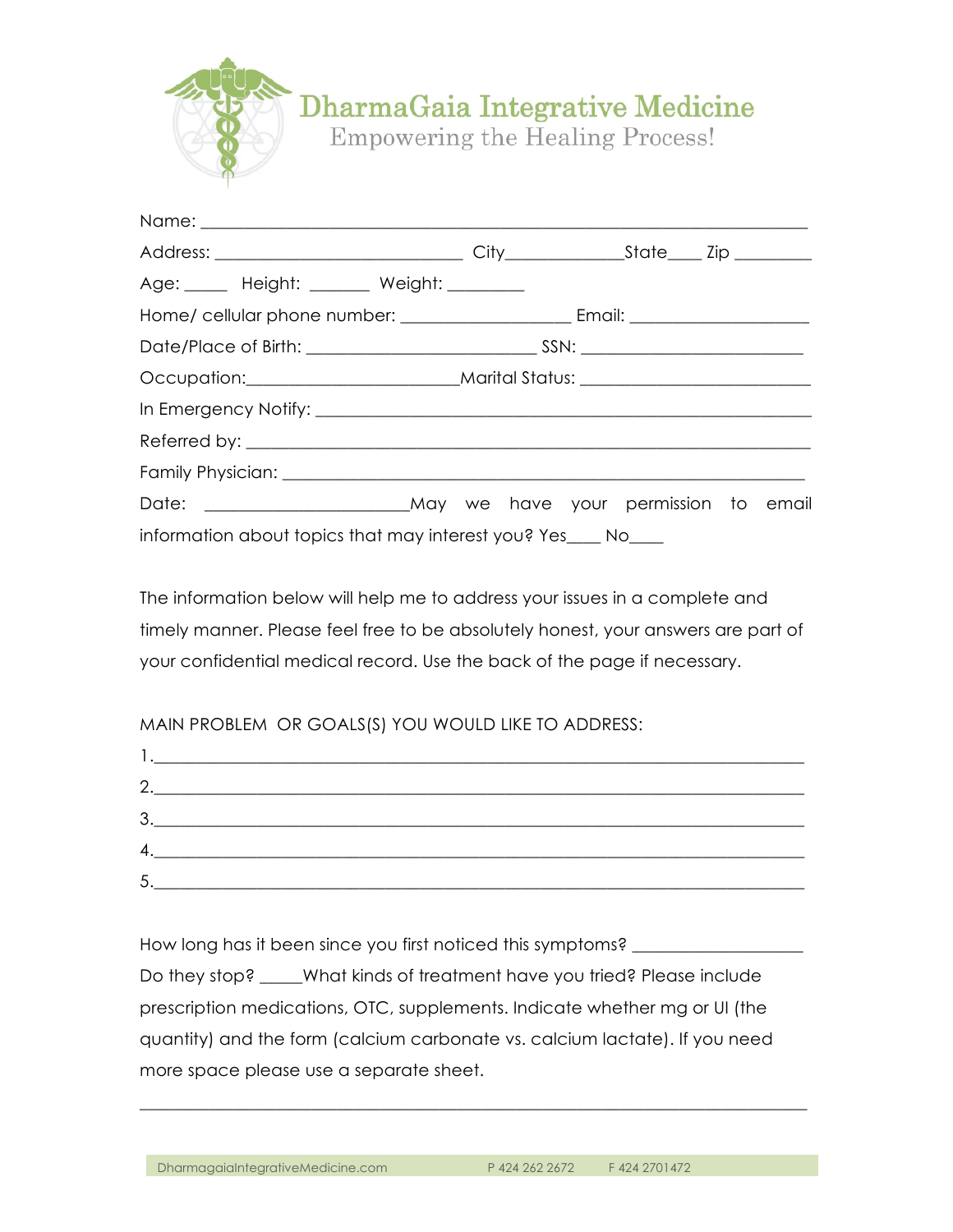

\_\_\_\_\_\_\_\_\_\_\_\_\_\_\_\_\_\_\_\_\_\_\_\_\_\_\_\_\_\_\_\_\_\_\_\_\_\_\_\_\_\_\_\_\_\_\_\_\_\_\_\_\_\_\_\_\_\_\_\_\_\_\_\_\_\_\_\_\_\_\_\_\_\_\_\_\_\_

\_\_\_\_\_\_\_\_\_\_\_\_\_\_\_\_\_\_\_\_\_\_\_\_\_\_\_\_\_\_\_\_\_\_\_\_\_\_\_\_\_\_\_\_\_\_\_\_\_\_\_\_\_\_\_\_\_\_\_\_\_\_\_\_\_\_\_\_\_\_\_\_\_\_\_\_\_\_

 $\_$  , and the set of the set of the set of the set of the set of the set of the set of the set of the set of the set of the set of the set of the set of the set of the set of the set of the set of the set of the set of th

\_\_\_\_\_\_\_\_\_\_\_\_\_\_\_\_\_\_\_\_\_\_\_\_\_\_\_\_\_\_\_\_\_\_\_\_\_\_\_\_\_\_\_\_\_\_\_\_\_\_\_\_\_\_\_\_\_\_\_\_\_\_\_\_\_\_\_\_\_\_\_\_\_\_\_\_\_\_

If is difficult for you to pinpoint the exact area of pain, please use this graphic to circle the area:



Please use this to rate your issue, for example. If you have more than one, please rate them all below and use the back of the page if necessary.



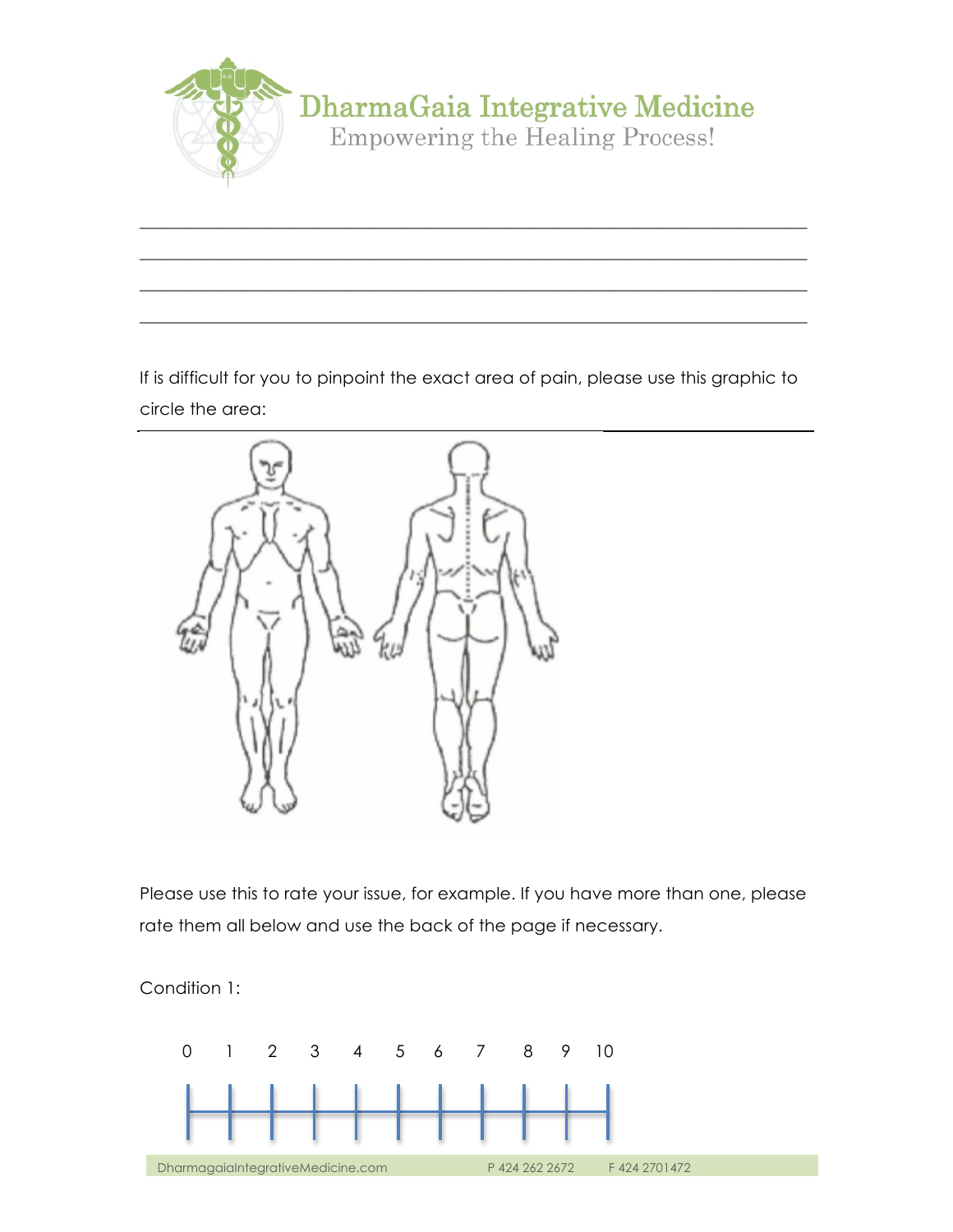

| None                                                                             | Mild | Moderate                                                           | Severe | Unbearable                                                                       |
|----------------------------------------------------------------------------------|------|--------------------------------------------------------------------|--------|----------------------------------------------------------------------------------|
|                                                                                  |      |                                                                    |        |                                                                                  |
|                                                                                  |      |                                                                    |        |                                                                                  |
|                                                                                  |      |                                                                    |        |                                                                                  |
|                                                                                  |      |                                                                    |        |                                                                                  |
|                                                                                  |      |                                                                    |        |                                                                                  |
|                                                                                  |      |                                                                    |        | To what extent does this problem affect your daily activities (work, sleeping,   |
|                                                                                  |      |                                                                    |        | eating, etc.)? Please use the same scale to rate:_______________________________ |
|                                                                                  |      |                                                                    |        | Are you taking any medications? (If yes, please describe) ______________________ |
|                                                                                  |      |                                                                    |        | Do you have any allergies? (If yes, please describe) ___________________________ |
|                                                                                  |      |                                                                    |        | Do you smoke? ____ How many packages per day?_____________________________       |
|                                                                                  |      |                                                                    |        |                                                                                  |
|                                                                                  |      |                                                                    |        |                                                                                  |
|                                                                                  |      |                                                                    |        | How many cups of coffee do you drink per day?___________________________________ |
| Is there any history of cancer, diabetes, genetic disease or any other important |      |                                                                    |        |                                                                                  |
|                                                                                  |      |                                                                    |        |                                                                                  |
|                                                                                  |      |                                                                    |        |                                                                                  |
|                                                                                  |      | Please fill out the date and results if you have had any of these: |        |                                                                                  |
|                                                                                  |      |                                                                    |        |                                                                                  |
|                                                                                  |      |                                                                    |        |                                                                                  |
|                                                                                  |      |                                                                    |        |                                                                                  |
|                                                                                  |      |                                                                    |        |                                                                                  |
|                                                                                  |      |                                                                    |        | Pap Smear for women PSA prostate exam for men: _________________________________ |
|                                                                                  |      |                                                                    |        |                                                                                  |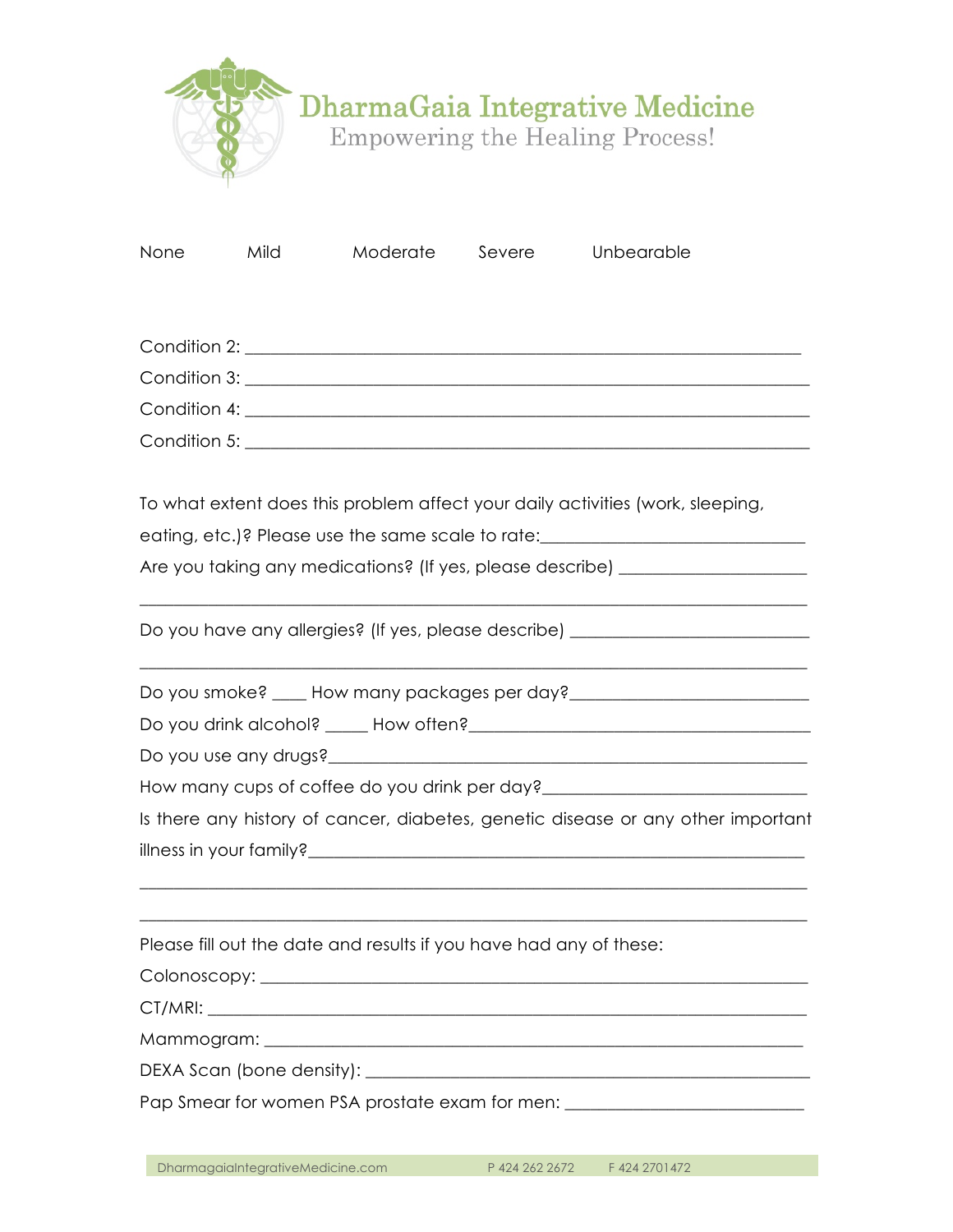

| How much stress do you feel at work? (Explain the source of stress)_____________    |
|-------------------------------------------------------------------------------------|
|                                                                                     |
| Do you experience the stress in any particular part of your body? ______________    |
|                                                                                     |
|                                                                                     |
| Bed/sleep patterns (Please explain wake up time, bed time, how many hours of        |
| sleep do you usually need or get, irregular pattern, do you sleep well? Feel rested |
|                                                                                     |

## PAST MEDICAL HISTORY (PLEASE INCLUE DATES):

| □ Allergies: _________________________ | □ Cancer: <u>_______________________</u>                                        |
|----------------------------------------|---------------------------------------------------------------------------------|
| □ Diabetes: _______________________    |                                                                                 |
| $\Box$ High blood Pressure: $\Box$     | $\Box$ Heart disease: $\_\_$                                                    |
|                                        | $\Box$ Rheumatic Fever: $\_\_\_\_\_\_\_\_\_\_\_\_\_\_\_\_\_\_\_\_\_$            |
|                                        | □ Venereal Disease: ______________________ □ Thyroid disease: _________________ |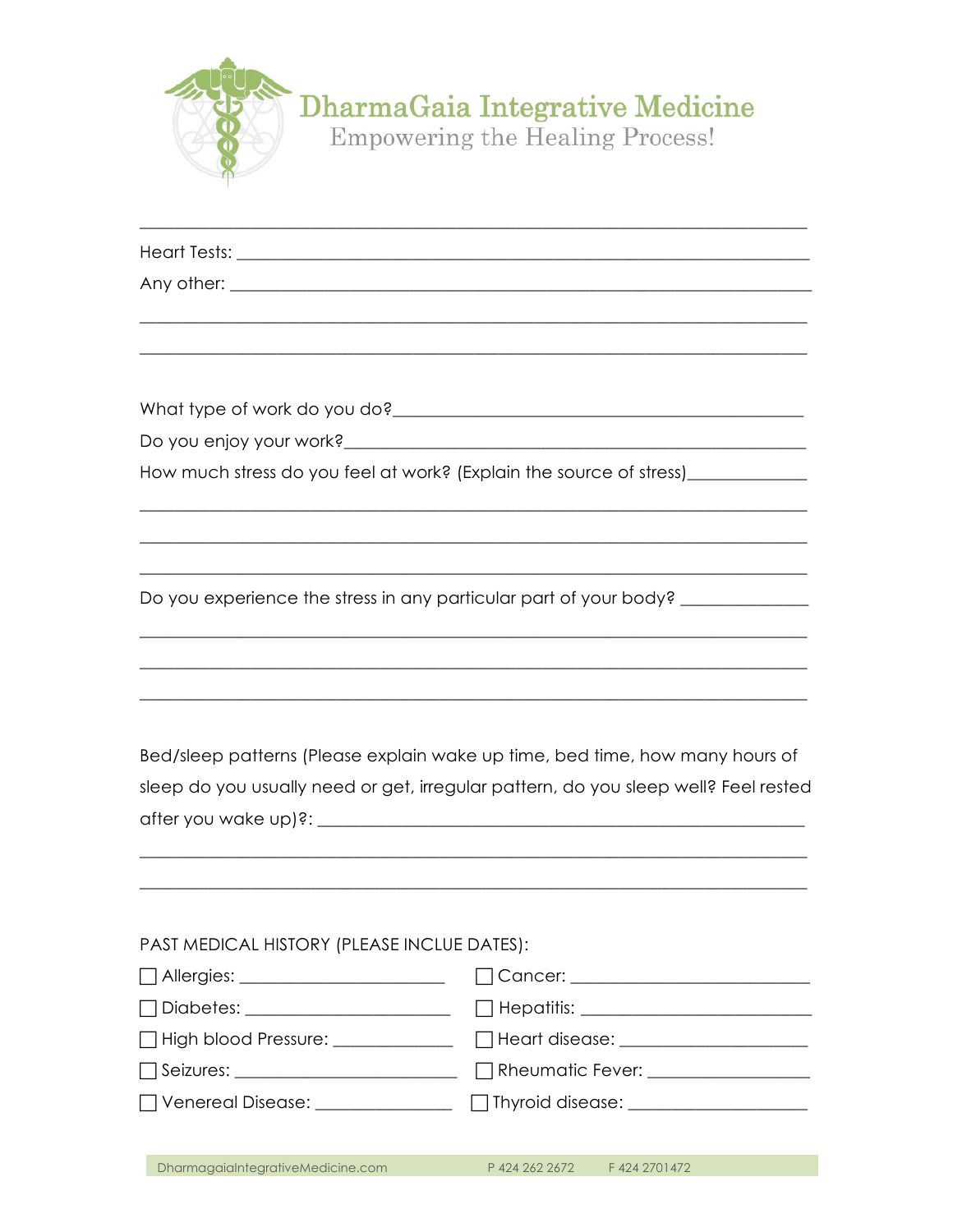

 $\_$  , and the set of the set of the set of the set of the set of the set of the set of the set of the set of the set of the set of the set of the set of the set of the set of the set of the set of the set of the set of th

\_\_\_\_\_\_\_\_\_\_\_\_\_\_\_\_\_\_\_\_\_\_\_\_\_\_\_\_\_\_\_\_\_\_\_\_\_\_\_\_\_\_\_\_\_\_\_\_\_\_\_\_\_\_\_\_\_\_\_\_\_\_\_\_\_\_\_\_\_\_\_\_\_\_\_\_\_

\_\_\_\_\_\_\_\_\_\_\_\_\_\_\_\_\_\_\_\_\_\_\_\_\_\_\_\_\_\_\_\_\_\_\_\_\_\_\_\_\_\_\_\_\_\_\_\_\_\_\_\_\_\_\_\_\_\_\_\_\_\_\_\_\_\_\_\_\_\_\_\_\_\_\_\_\_\_

\_\_\_\_\_\_\_\_\_\_\_\_\_\_\_\_\_\_\_\_\_\_\_\_\_\_\_\_\_\_\_\_\_\_\_\_\_\_\_\_\_\_\_\_\_\_\_\_\_\_\_\_\_\_\_\_\_\_\_\_\_\_\_\_\_\_\_\_\_\_\_\_\_\_\_\_\_\_

\_\_\_\_\_\_\_\_\_\_\_\_\_\_\_\_\_\_\_\_\_\_\_\_\_\_\_\_\_\_\_\_\_\_\_\_\_\_\_\_\_\_\_\_\_\_\_\_\_\_\_\_\_\_\_\_\_\_\_\_\_\_\_\_\_\_\_\_\_\_\_\_\_\_\_\_\_\_

 $\_$  , and the set of the set of the set of the set of the set of the set of the set of the set of the set of the set of the set of the set of the set of the set of the set of the set of the set of the set of the set of th

\_\_\_\_\_\_\_\_\_\_\_\_\_\_\_\_\_\_\_\_\_\_\_\_\_\_\_\_\_\_\_\_\_\_\_\_\_\_\_\_\_\_\_\_\_\_\_\_\_\_\_\_\_\_\_\_\_\_\_\_\_\_\_\_\_\_\_\_\_\_\_\_\_\_\_\_\_\_

\_\_\_\_\_\_\_\_\_\_\_\_\_\_\_\_\_\_\_\_\_\_\_\_\_\_\_\_\_\_\_\_\_\_\_\_\_\_\_\_\_\_\_\_\_\_\_\_\_\_\_\_\_\_\_\_\_\_\_\_\_\_\_\_\_\_\_\_\_\_\_\_\_\_\_\_\_\_

\_\_\_\_\_\_\_\_\_\_\_\_\_\_\_\_\_\_\_\_\_\_\_\_\_\_\_\_\_\_\_\_\_\_\_\_\_\_\_\_\_\_\_\_\_\_\_\_\_\_\_\_\_\_\_\_\_\_\_\_\_\_\_\_\_\_\_\_\_\_\_\_\_\_\_\_\_\_

\_\_\_\_\_\_\_\_\_\_\_\_\_\_\_\_\_\_\_\_\_\_\_\_\_\_\_\_\_\_\_\_\_\_\_\_\_\_\_\_\_\_\_\_\_\_\_\_\_\_\_\_\_\_\_\_\_\_\_\_\_\_\_\_\_\_\_\_\_\_\_\_\_\_\_\_\_\_

\_\_\_\_\_\_\_\_\_\_\_\_\_\_\_\_\_\_\_\_\_\_\_\_\_\_\_\_\_\_\_\_\_\_\_\_\_\_\_\_\_\_\_\_\_\_\_\_\_\_\_\_\_\_\_\_\_\_\_\_\_\_\_\_\_\_\_\_\_\_\_\_\_\_\_\_\_\_

Surgeries: \_\_\_\_\_\_\_\_\_\_\_\_\_\_\_\_\_\_\_\_\_\_\_\_\_\_\_\_\_\_\_\_\_\_\_\_\_\_\_\_\_\_\_\_\_\_\_\_\_\_\_\_\_\_\_\_\_\_\_\_\_\_\_\_\_\_

Other significant illness: (Describe): \_\_\_\_\_\_\_\_\_\_\_\_\_\_\_\_\_\_\_\_\_\_\_\_\_\_\_\_\_\_\_\_\_\_\_\_\_\_\_\_\_\_

Accidents or significant trauma/ fractures (describe): \_\_\_\_\_\_\_\_\_\_\_\_\_\_\_\_\_\_\_\_\_\_\_\_

OTHER RELEVANT MEDICAL HISTORY: \_\_\_\_\_\_\_\_\_\_\_\_\_\_\_\_\_\_\_\_\_\_\_\_\_\_\_\_\_\_\_\_\_\_\_\_\_\_\_\_\_\_\_

**PLEASE PUT A CHECK NEXT TO CONDITIONS YOU HAVE EXPERIENCED WITHIN THE LAST THREE MONTHS. INDICATE THE LENGTH OF TIME YOU HAVE HAD THIS CONDITION:**

#### **GENERAL:**

|  | □ Poor appetite __________ □ Insomnia ________ □ Disturbed sleep ________               |
|--|-----------------------------------------------------------------------------------------|
|  | □Localized weakness<br>□Cravings<br>□Strong thirst<br>□                                 |
|  | □ Weight gain ___________ □ Weight loss ______ □ changes in appetite ____               |
|  | □ Sweating easily <u>__________</u> □ Tremors _________ □ Bleeding or bruising ______   |
|  | $\Box$ Night Sweats ____________ $\Box$ Fever __________ $\Box$ Chills ________________ |
|  |                                                                                         |
|  | Other unusual or abnormal conditions you have noticed in your general sense of          |
|  |                                                                                         |
|  |                                                                                         |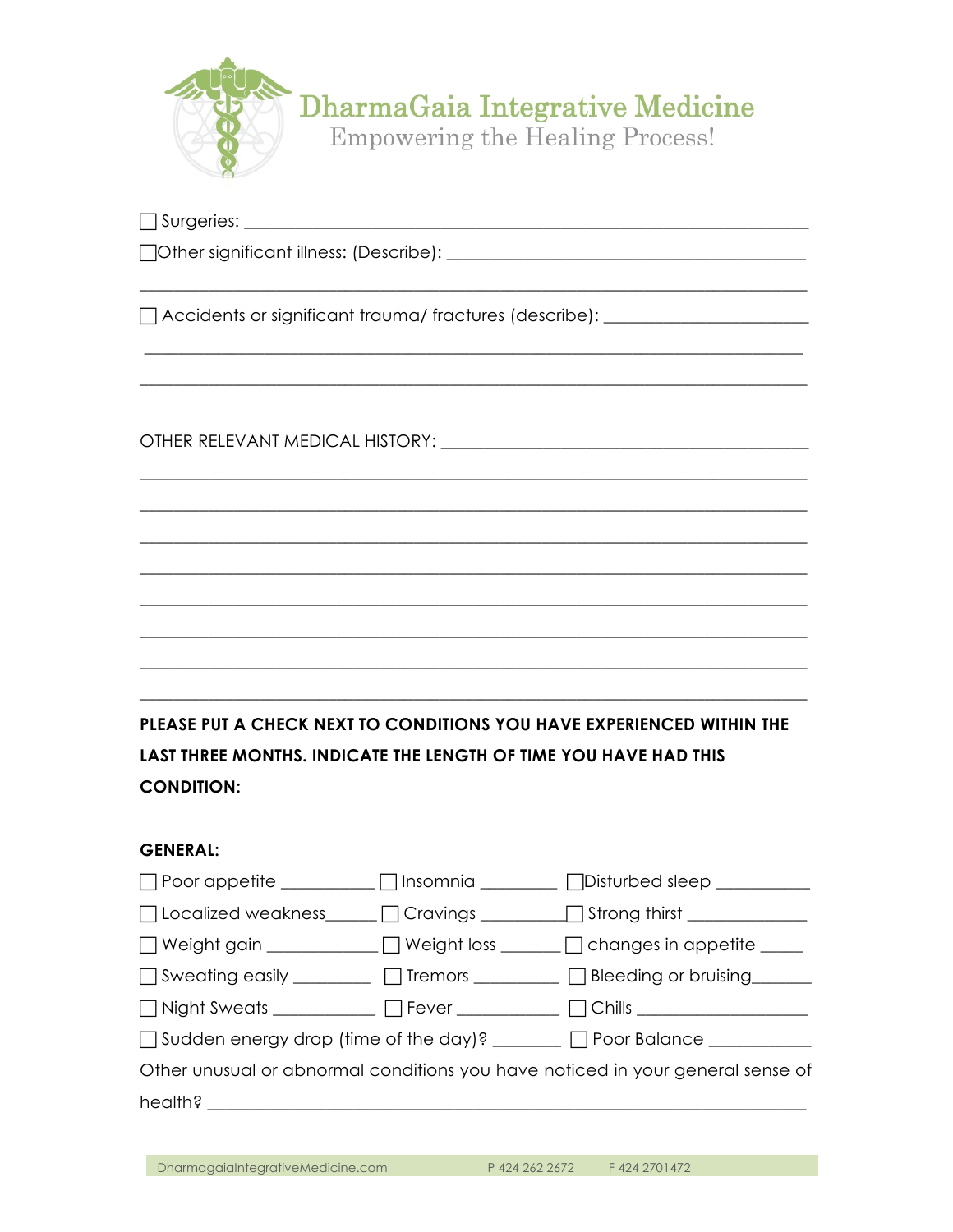| DharmaGaia Integrative Medicine        |
|----------------------------------------|
| <b>Empowering the Healing Process!</b> |

#### **SKIN AND HAIR**

| □ Rashes ______________________ □ Ulcerations_________ □ Hives ________________ |                                                                                                                                                                                                     |
|---------------------------------------------------------------------------------|-----------------------------------------------------------------------------------------------------------------------------------------------------------------------------------------------------|
|                                                                                 | Itching $\begin{array}{ccc}\nI = & I \cup \cup\n\end{array}$ $\Box$ Eczema $\begin{array}{ccc}\nI = & I \cup \cup\n\end{array}$ $\Box$ Pimples $\begin{array}{ccc}\nI = & I \cup \cup\n\end{array}$ |
| □ Dandruff _______________ □ Hair loss _________ □ Recent moles _______         |                                                                                                                                                                                                     |
|                                                                                 |                                                                                                                                                                                                     |
|                                                                                 |                                                                                                                                                                                                     |
|                                                                                 |                                                                                                                                                                                                     |
| <b>HEAD, EYES, NOSE, THROAT</b>                                                 |                                                                                                                                                                                                     |
| $\Box$ Dizziness _______________                                                | □Concussions<br>□Migraines<br>□Migraines                                                                                                                                                            |
|                                                                                 | $\Box$ Spots in front of eyes $\_\_\_\_\_\_\_\_\_\_\_\_\_\_\_\_\_\_\_\_\_\_\_$                                                                                                                      |
| □ Eye pain ________________                                                     | $\Box$ Poor vision $\Box$ $\Box$ Night Blindness $\Box$                                                                                                                                             |
| $\Box$ Color Blindness __________                                               | □ Cataracts ______ □ Blurry Vision ________                                                                                                                                                         |
|                                                                                 |                                                                                                                                                                                                     |
| □ Poor hearing ____________ □ Eyestrain________ □ Sinus problems ______         |                                                                                                                                                                                                     |
|                                                                                 | The Recurrent sore throat _____ Those bleeds______ Torinding teeth ______                                                                                                                           |
| □ Sores on lips or tongue <u>[</u> Facial Pain   Teeth problem   Teeth problem  |                                                                                                                                                                                                     |
|                                                                                 |                                                                                                                                                                                                     |
|                                                                                 |                                                                                                                                                                                                     |
|                                                                                 |                                                                                                                                                                                                     |
|                                                                                 |                                                                                                                                                                                                     |
| <b>CARDIOVASCULAR</b>                                                           |                                                                                                                                                                                                     |
|                                                                                 | 7 Dizziness ______________ □ Low blood pressure_______ □ Migraines _______                                                                                                                          |
| □ Irregular heartbeat<br>□ High blood pressure<br>□ Fainting<br>□ Tainting      |                                                                                                                                                                                                     |
|                                                                                 | ◯ Cold hands or feet _____ ◯ Swelling of hands _______ ◯ Swelling of feet ___                                                                                                                       |
|                                                                                 | 7 Blood clots _____________ ∩ Difficulty in breathing_____ ∩ Phlebitis _______                                                                                                                      |
|                                                                                 | □ Chest pain: _______________ □ Chest Pressure: _______________________________                                                                                                                     |

 Palpitations: \_\_\_\_\_\_\_\_\_\_\_\_\_\_\_\_\_ Varicose veins: \_\_\_\_\_\_\_\_\_\_\_\_\_\_\_\_\_\_\_\_\_\_\_\_\_\_\_\_ Any other heart-blood vessel problems?\_\_\_\_\_\_\_\_\_\_\_\_\_\_\_\_\_\_\_\_\_\_\_\_\_\_\_\_\_\_\_\_\_\_\_\_\_\_\_\_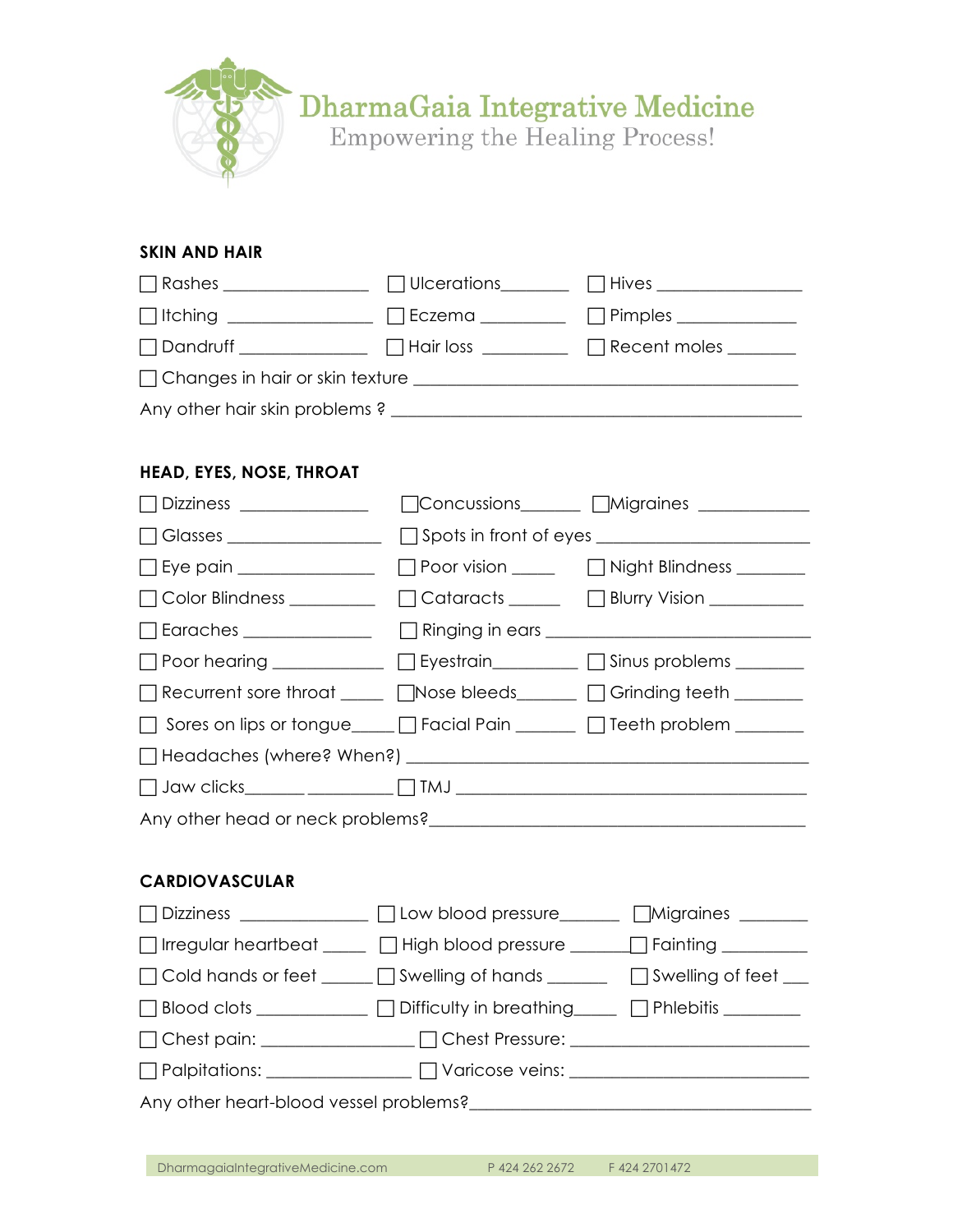

#### **RESPIRATORY**

|                          | $\bigcap$ Cold hands or feet ______ $\bigcap$ Swelling of hands __________ $\bigcap$ Swelling of feet_ |  |
|--------------------------|--------------------------------------------------------------------------------------------------------|--|
|                          | □ Difficulty breathing when lying down _________ □ Phlegm (color?) ________                            |  |
| Any other lung problems? |                                                                                                        |  |

#### **GASTROINTESTINAL**

| □ Nausea ______________ □ Vomiting ______          |                               |                           |  |
|----------------------------------------------------|-------------------------------|---------------------------|--|
| $\Box$ Constipation $\_\_\_\_\_\_\_\_\_\_\_\_\_\_$ | □ Gas ____________            | Bowel Habit?__________    |  |
| $\Box$ Black Stools $\_\_\_\_\_\_\_\_\$            | $\Box$ Blood in stools $\_\_$ | $\Box$ Indigestion $\Box$ |  |
|                                                    |                               |                           |  |
|                                                    |                               |                           |  |
| Any other problems with stomach or intestines?     |                               |                           |  |

#### **GENITOURINARY**

|                             | $\Box$ Pain on urination $\Box$ $\Box$ Frequent urination $\Box$ $\Box$ Blood in urine $\Box$ |                                 |  |
|-----------------------------|-----------------------------------------------------------------------------------------------|---------------------------------|--|
|                             |                                                                                               |                                 |  |
|                             | □ Decrease in flow_______ □ Impotence __________                                              | $\Box$ sores on genitals $\Box$ |  |
|                             | Do you wake up at night to urinate? __________ If so, how often? _______________              |                                 |  |
| Any other urinary problems? |                                                                                               |                                 |  |

#### **REPRODUCTIVE AND GYNECOLOGIC**

| □ Menstrual Clots _________ □ Painful menses ________ □ Unusual menses ________  |  |
|----------------------------------------------------------------------------------|--|
| □ Changes in body/psyche prior to menstruation ______ (Heavy or light) ________  |  |
| $\Box$ Irregular menses $\Box$ $\Box$ Menopause (age)? $\Box$ $\Box$ Hot flashes |  |
| Age at first menses Mumber of pregnancies Premature births                       |  |
| Miscarriages______Abortions_____Number of births_________LMP_                    |  |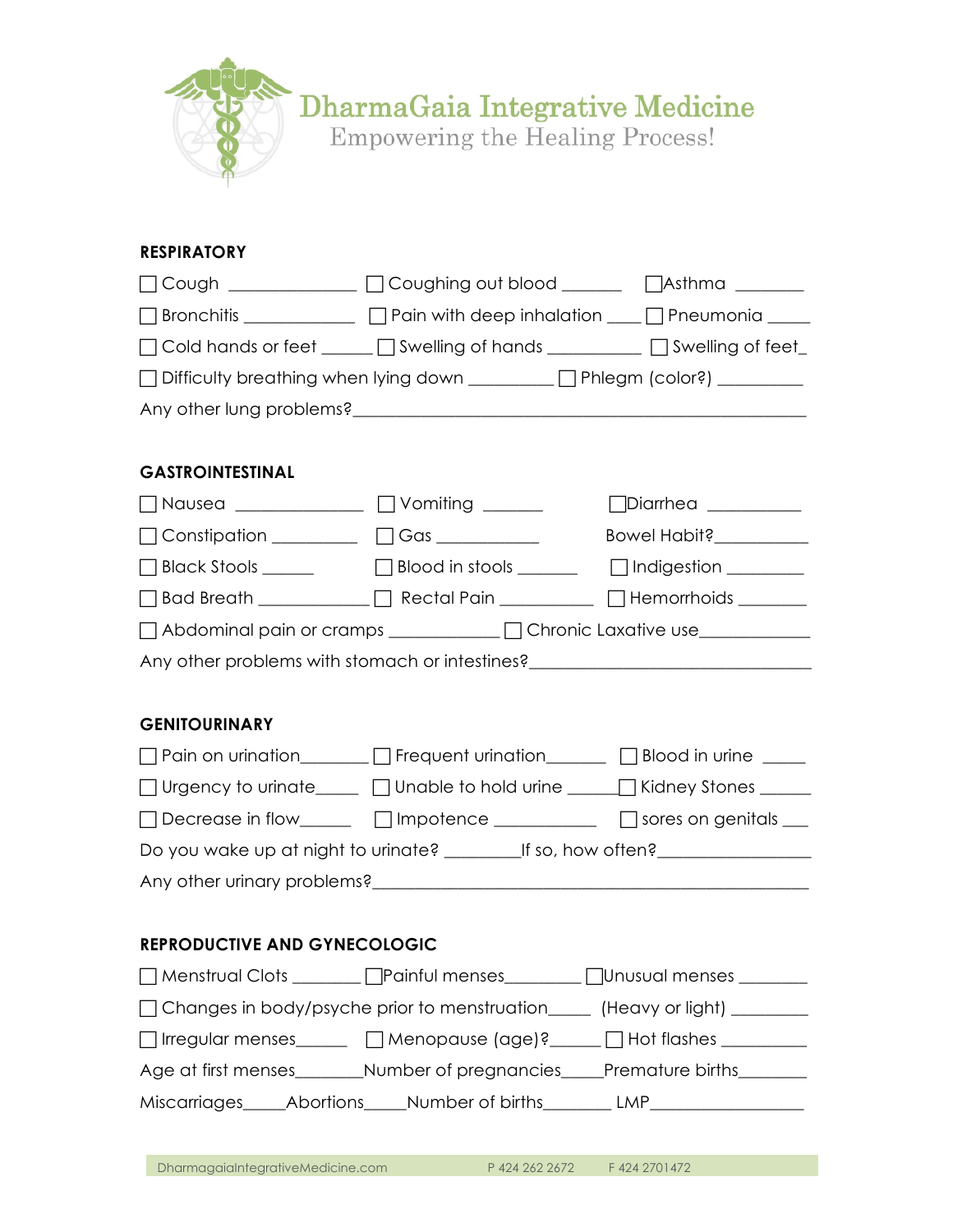

| Do you use birth control? Later of so, what type? Later Leon how long?           |
|----------------------------------------------------------------------------------|
|                                                                                  |
|                                                                                  |
| Do you have any problems with sexual performance/Desire? _______________________ |
|                                                                                  |
|                                                                                  |
|                                                                                  |
|                                                                                  |
|                                                                                  |
| Are you sexually active? _____ Heterosexual ____ Homosexual ____ Bisexual ____   |
| Have you ever had a sexually transmitted disease?____ Please specify: ________   |
|                                                                                  |
| <b>MUSCULOSKELETAL</b>                                                           |
| □ Neck Pain________ □ Muscle Pains _______ □ Knee pain __________                |
| □ Back Pain ________ □ Muscle weakness________ □ Foot/ankle pains ____           |
| □ Hand/wrist pains ______ □ Shoulder pains ________ □ Hip pain __________        |
|                                                                                  |
|                                                                                  |

#### **ENDOCRINE**

| $\Box$ Thyroid problems:       | $\Box$ Weight Loss/gain: |
|--------------------------------|--------------------------|
| $\Box$ Excess facial/body hair | □ Difficulty Swallowing  |

#### **NEUROPSYCHOLOGICAL**

| $\Box$ Seizures $\Box$   | Dizziness <b>Diagona</b>                   | $\Box$ Loss of balance $\Box$ |
|--------------------------|--------------------------------------------|-------------------------------|
|                          |                                            |                               |
| $\Box$ Concussion $\Box$ | $\Box$ Depression                          | Anxiety                       |
| $\Box$ Bad Temper        | $\Box$ Easily susceptible to stress $\Box$ |                               |

Have you ever been treated for emotional problems? \_\_\_\_\_\_\_\_\_\_\_\_\_\_\_\_\_\_\_\_\_\_\_\_\_\_\_\_\_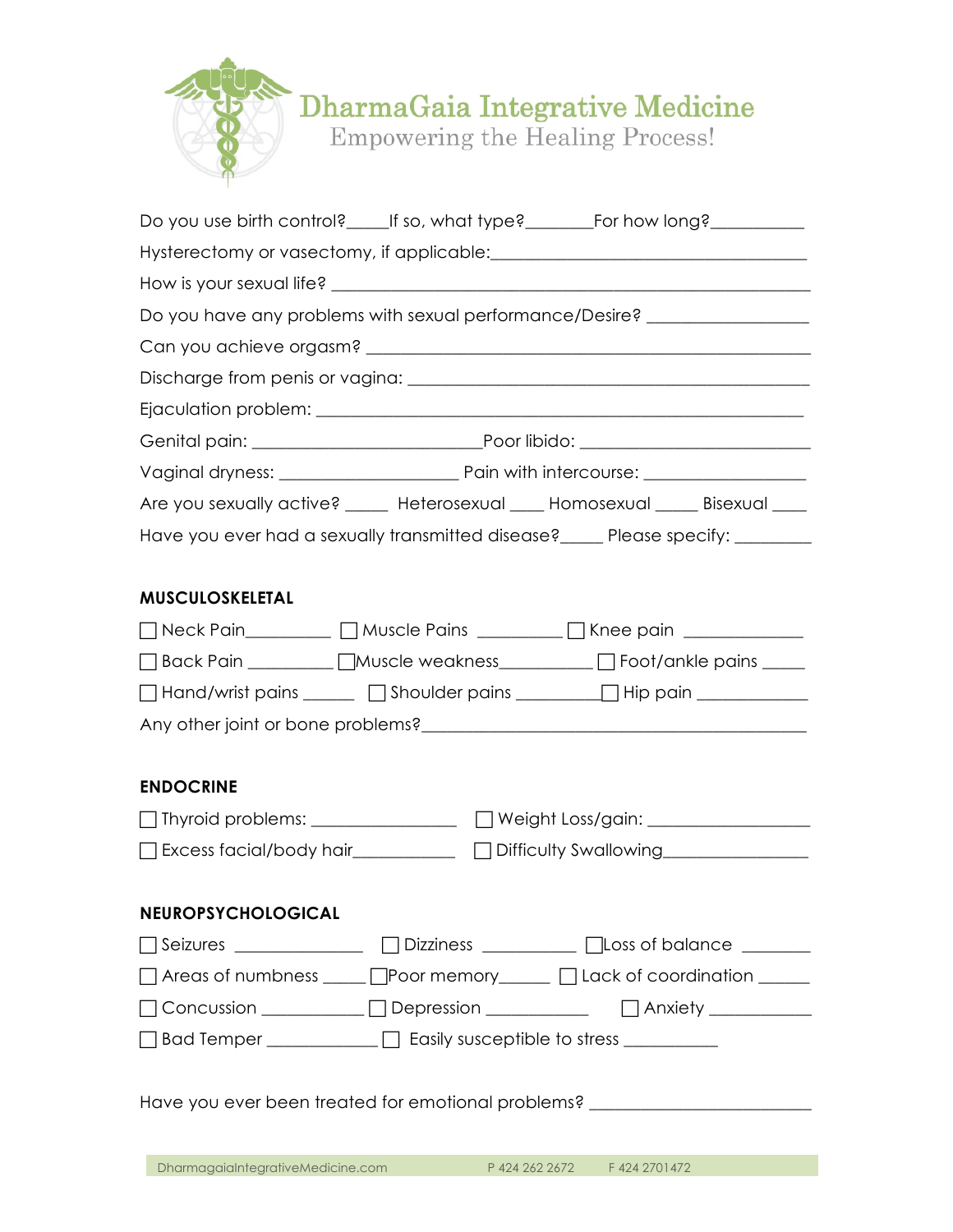

| Have you ever considered or attempted suicide? _________________________________ |  |  |  |
|----------------------------------------------------------------------------------|--|--|--|
|                                                                                  |  |  |  |
| What is the emotion that commonly overcomes you? _______________________________ |  |  |  |
|                                                                                  |  |  |  |
| How often do you exercise? _______What type of exercise? _______________________ |  |  |  |
| Do you practice yoga? ______ How often? ___________ What type? _________________ |  |  |  |
| Have you seen an holistic practitioner before?__________________________________ |  |  |  |
|                                                                                  |  |  |  |
| Tell me a little about your diet. Do you eat organic? Meat? Dairy? Vegetarian?   |  |  |  |
| Please describe what you usually eat in a regular day: _________________________ |  |  |  |
|                                                                                  |  |  |  |
|                                                                                  |  |  |  |
|                                                                                  |  |  |  |
| What type of food do you crave for? (sweets, bread, spicy, etc) ________________ |  |  |  |
|                                                                                  |  |  |  |
|                                                                                  |  |  |  |
| Do you have a spiritual or religious practice? ____ If yes,                      |  |  |  |
|                                                                                  |  |  |  |
| What brings meaning or purpose to your life? ___________________________________ |  |  |  |
|                                                                                  |  |  |  |
|                                                                                  |  |  |  |
| Do you suffer from character shifts or mood swings?_____________________________ |  |  |  |
|                                                                                  |  |  |  |
| Sudden onset of physical problems with no obvious cause?________________________ |  |  |  |
| Do you hear a voice(s) talking to you inside your head? ________________________ |  |  |  |
|                                                                                  |  |  |  |
|                                                                                  |  |  |  |
|                                                                                  |  |  |  |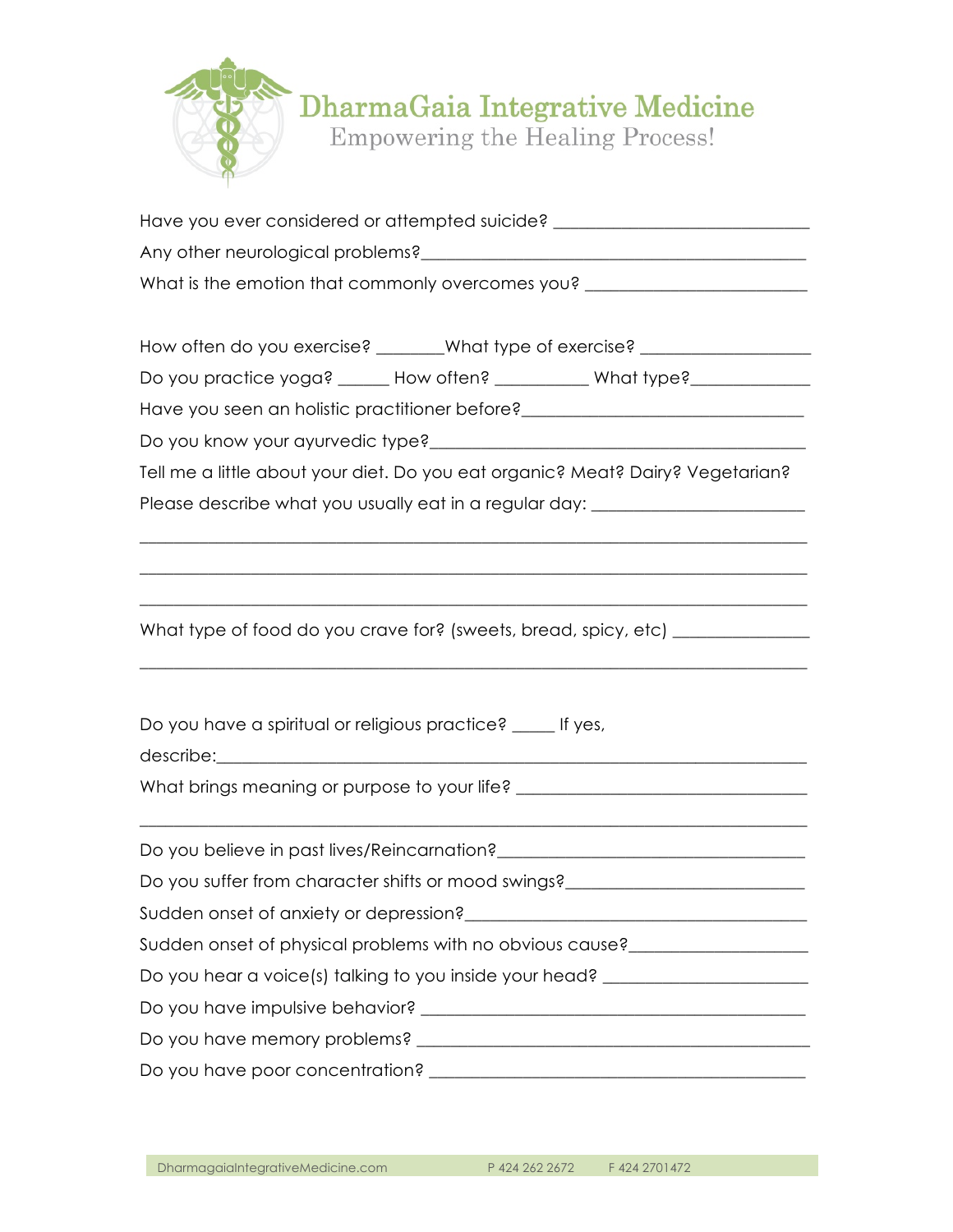

**DharmaGaia Integrative Medicine Empowering the Healing Process!** 

Is there any traumatic event you would like to share with me? Perhaps something related or that may have contributed to your current condition?

 $\_$  , and the set of the set of the set of the set of the set of the set of the set of the set of the set of the set of the set of the set of the set of the set of the set of the set of the set of the set of the set of th

\_\_\_\_\_\_\_\_\_\_\_\_\_\_\_\_\_\_\_\_\_\_\_\_\_\_\_\_\_\_\_\_\_\_\_\_\_\_\_\_\_\_\_\_\_\_\_\_\_\_\_\_\_\_\_\_\_\_\_\_\_\_\_\_\_\_\_\_\_\_\_\_\_\_\_\_\_\_

Would you be interested in having a kabalistic planetary analysis? Would you be interested in receiving Harmonyum (energy healing)?

Relationship status: (Single, married, divorced, etc) \_\_\_\_\_\_\_\_\_\_\_\_\_\_\_\_\_\_\_\_\_\_\_\_\_\_ How do you feel about your current relationship status?\_\_\_\_\_\_\_\_\_\_\_\_\_\_\_\_\_\_\_\_\_\_\_\_\_

 $\_$  , and the set of the set of the set of the set of the set of the set of the set of the set of the set of the set of the set of the set of the set of the set of the set of the set of the set of the set of the set of th

\_\_\_\_\_\_\_\_\_\_\_\_\_\_\_\_\_\_\_\_\_\_\_\_\_\_\_\_\_\_\_\_\_\_\_\_\_\_\_\_\_\_\_\_\_\_\_\_\_\_\_\_\_\_\_\_\_\_\_\_\_\_\_\_\_\_\_\_\_\_\_\_\_\_\_\_\_\_

Do you feel spiritually and personally fulfilled at this moment? \_\_\_\_\_\_\_\_\_\_\_\_\_\_\_ What could be different?\_\_\_\_\_\_\_\_\_\_\_\_\_\_\_\_\_\_\_\_\_\_\_\_\_\_\_\_\_\_\_\_\_\_\_\_\_\_\_\_\_\_\_\_\_\_\_\_\_\_\_\_\_\_

\_\_\_\_\_\_\_\_\_\_\_\_\_\_\_\_\_\_\_\_\_\_\_\_\_\_\_\_\_\_\_\_\_\_\_\_\_\_\_\_\_\_\_\_\_\_\_\_\_\_\_\_\_\_\_\_\_\_\_\_\_\_\_\_\_\_\_\_\_\_\_\_\_\_\_\_\_\_

Do you have pets? \_\_\_\_ If yes, please describe names and type. How long have you have it?\_\_\_\_\_\_\_\_\_\_\_\_\_\_\_\_\_\_\_\_\_\_\_\_\_\_\_\_\_\_\_\_\_\_\_\_\_\_\_\_\_\_\_\_\_\_\_\_\_\_\_\_\_\_\_\_\_\_\_\_\_\_\_\_\_\_

Is there any forgiveness pending from your part? To somebody else or yourself?

\_\_\_\_\_\_\_\_\_\_\_\_\_\_\_\_\_\_\_\_\_\_\_\_\_\_\_\_\_\_\_\_\_\_\_\_\_\_\_\_\_\_\_\_\_\_\_\_\_\_\_\_\_\_\_\_\_\_\_\_\_\_\_\_\_\_\_\_\_\_\_\_\_\_\_\_\_\_

\_\_\_\_\_\_\_\_\_\_\_\_\_\_\_\_\_\_\_\_\_\_\_\_**\_\_\_\_\_\_\_\_\_\_\_\_\_\_\_\_\_\_\_\_\_\_\_\_\_\_\_\_\_\_\_\_\_\_\_\_\_\_\_\_\_\_\_\_\_\_\_\_\_\_\_\_\_\_**

**\_\_\_\_\_\_\_\_\_\_\_\_\_\_\_\_\_\_\_\_\_\_\_\_\_\_\_\_\_\_\_\_\_\_\_\_\_\_\_\_\_\_\_\_\_\_\_\_\_\_\_\_\_\_\_\_\_\_\_\_\_\_\_\_\_\_\_\_\_\_\_\_\_\_\_\_\_\_**

**\_\_\_\_\_\_\_\_\_\_\_\_\_\_\_\_\_\_\_\_\_\_\_\_\_\_\_\_\_\_\_\_\_\_\_\_\_\_\_\_\_\_\_\_\_\_\_\_\_\_\_\_\_\_\_\_\_\_\_\_\_\_\_\_\_\_\_\_\_\_\_\_\_\_\_\_\_\_**

**\_\_\_\_\_\_\_\_\_\_\_\_\_\_\_\_\_\_\_\_\_\_\_\_\_\_\_\_\_\_\_\_\_\_\_\_\_\_\_\_\_\_\_\_\_\_\_\_\_\_\_\_\_\_\_\_\_\_\_\_\_\_\_\_\_\_\_\_\_\_\_\_\_\_\_\_\_\_**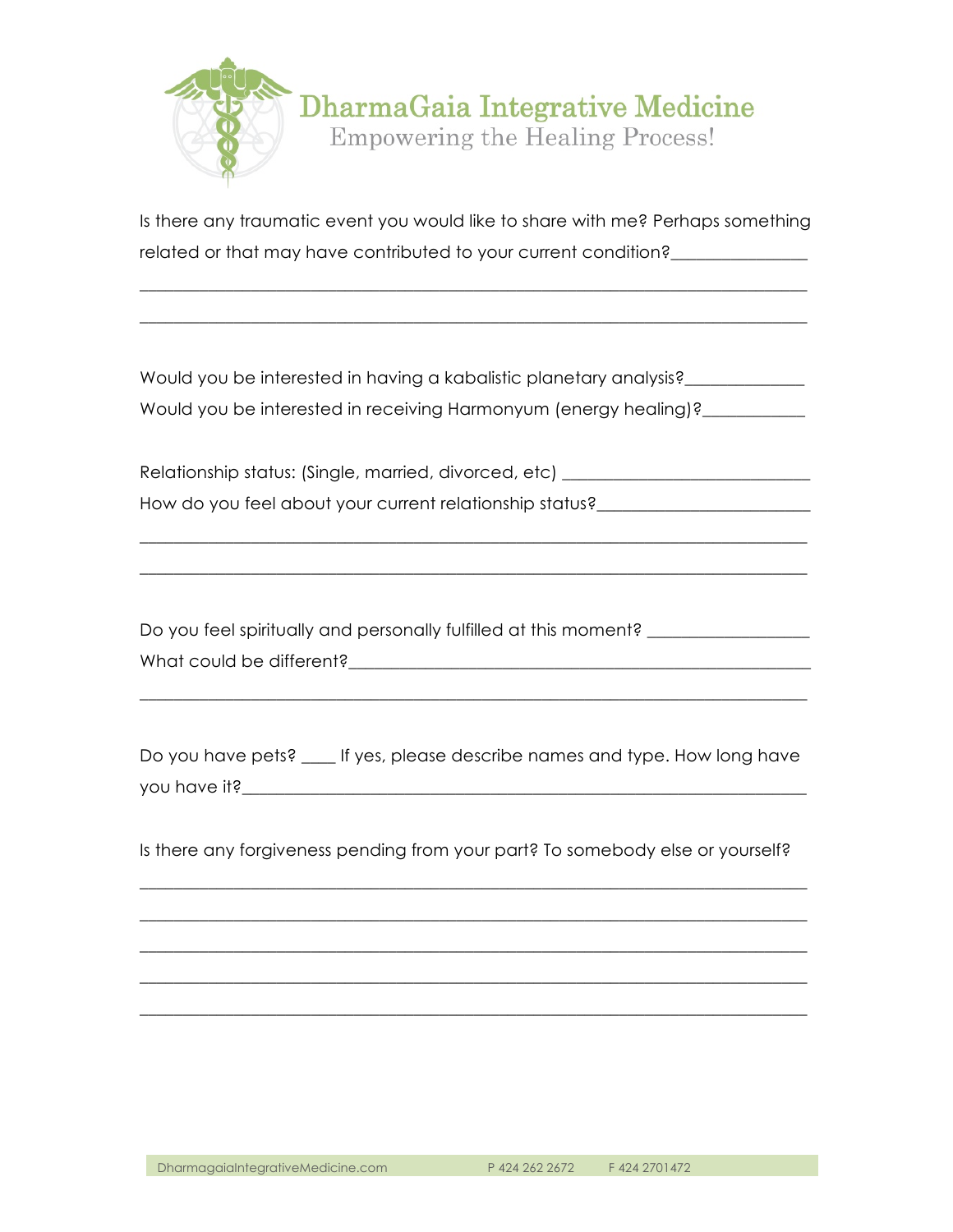

# **DharmaGaia Integrative Medicine**

**Empowering the Healing Process!** 

### **Environmental** Exposures (check all that apply)

Regular exposure to second-hand smoke: Mercury/silver amalgam fillings Bleeding gums Artificial joints or implants Do you feel worse during a particular season? Exposed to toxic metals or substances? Reaction to flu shot? Reaction to pneumonia shot? Industrial pollution where you did grow up? How often have you taken antibiotics?

#### **COMMENTS**

Please use this page to elaborate any of the above questions, to use a number from 1-10 (10 strongest) to quantify the impact or magnitude of the problem you are facing right now and to tell me of any other problems you would like to discuss: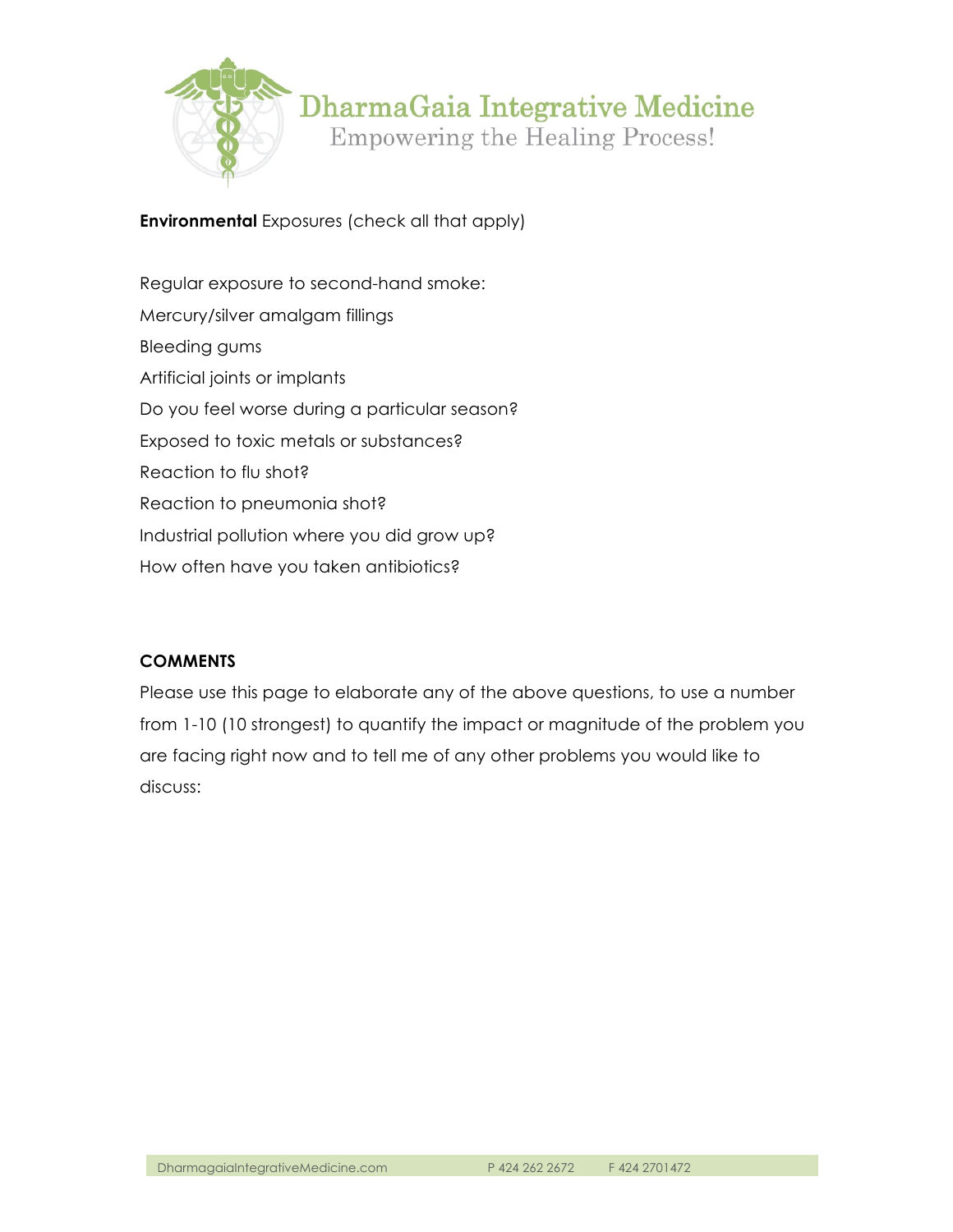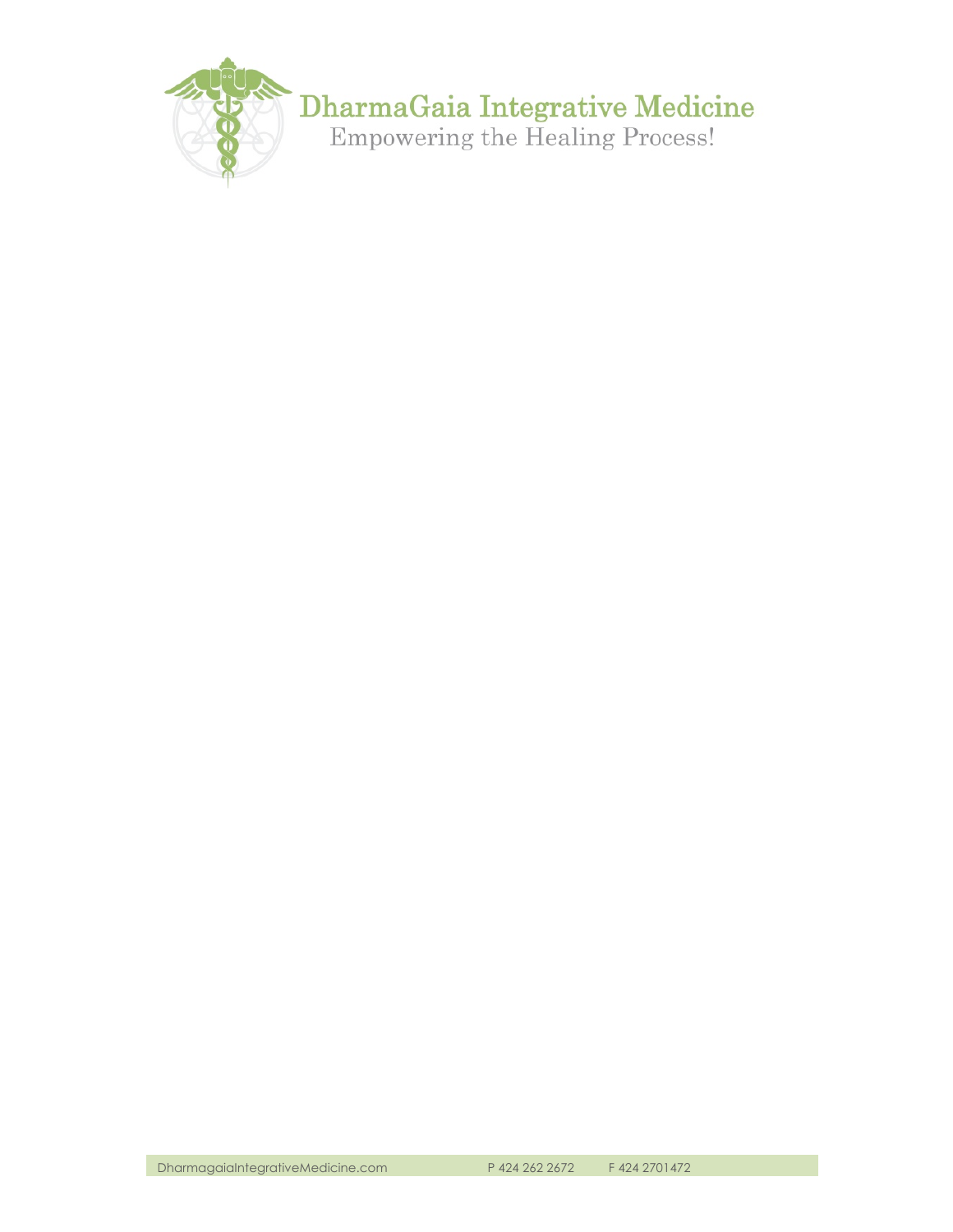

I, the undersigned (client), do hereby affirm that I fully understand and agree to the following declarations:

1. Dr. Maria Manzanares, MD, does not offer or provide standard allopathic medical services, prescription drugs, surgery, chemical stimulants, radiation therapy, or any other conventional treatments; and all services she provides are strictly assessment, consultative, nutritional, observational and behavioral, using Integrative Medicine therapies, psychological origins of disease and other energetic healing and stress reduction techniques. These services are considered complementary alternative therapies and bio psychosocial techniques and don't require licensing by the States of California and Florida. Dr Manzanares is licensed Medical doctor and a certified Reiki master, Harmonyum practitioner, Akashic Records consultant and Naam Yoga therapist. She has been extensively studying the benefits of these alternative therapies since 2006 and continues to study to keep offering the most effective and updated complementary options to enhance self-healing. Many of these services may not be recognized as standard medical practice, generally accepted by the medical community, or approved by the Food and Drug Administration or other regulatory agencies. While many of these approaches have long been practiced, they may still be considered investigational or experimental. I am seeking care form Dr. Manzanares in order to benefit from her special training in integrative medicine and receive advice and treatment about such care. *Mind/Body Medicine*: Mind/body medicine is an emerging medical view intended to improve patient well being by improving lifestyle, capacity to function in a meaningful and effective way, and reversing the impacts of stress. Because stress and emotional states may play an important role in my medical conditions, Dr. Manzanares may assist me in recognizing more successful approaches to lifestyle and mind/body approaches such as meditation, massage, or other stress management techniques.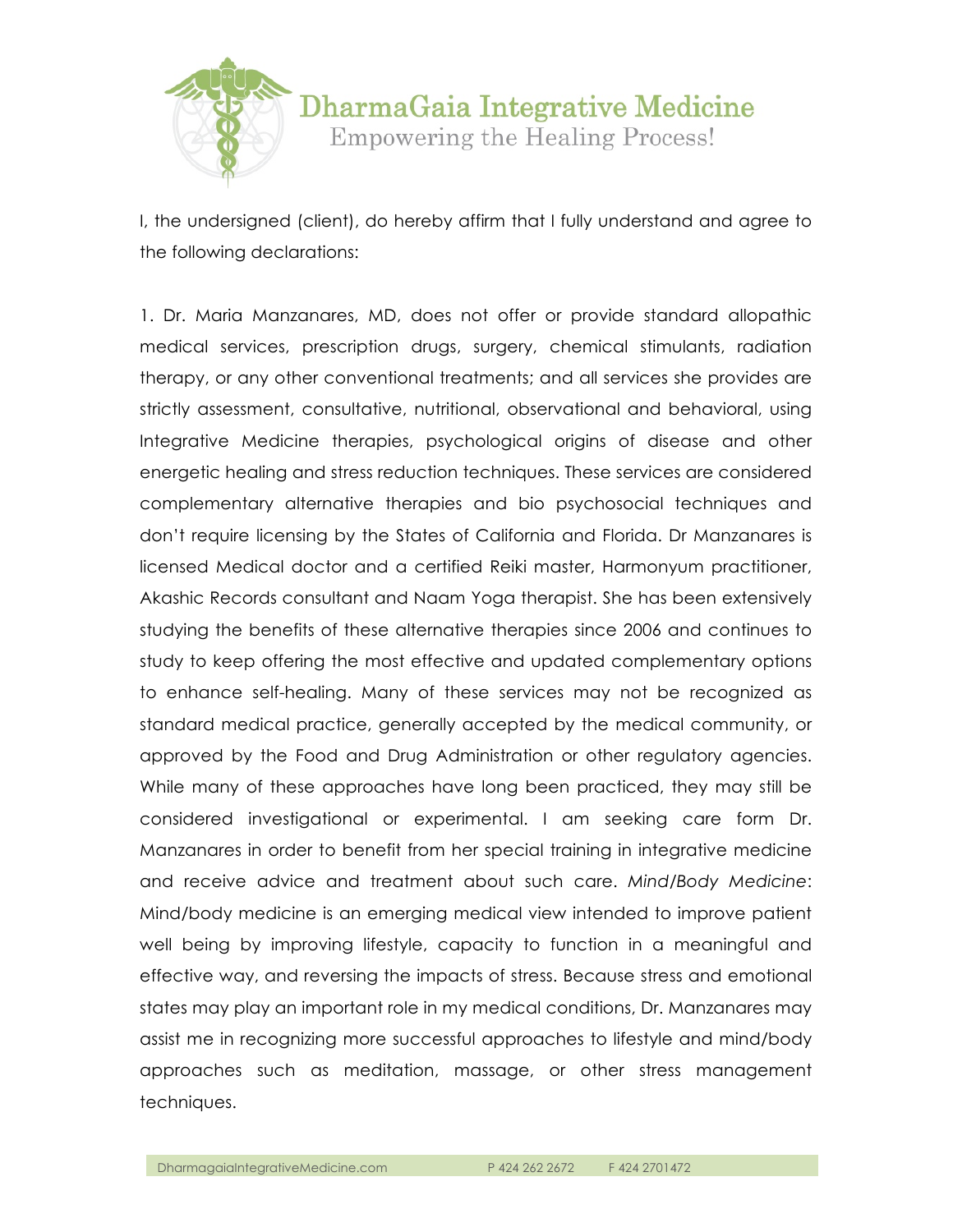

*Energy Medicine*: Energy medicine is a controversial approach to healing that has a long traditional history across many cultures, and for which there is some evidence can have a healing benefit. It is a hands off approach intended to balance the flow of energy in the body.

2. *Nutritional and Herbal Guidance*: Consultations may include discussion of diet, dietary supplements, and herbal or botanical products. While herbs and botanical products are generally available over-the-counter and considered safe based upon their long history of use, many of them have not been widely tested. There is some risk that these products could prove harmful, particularly if I am allergic to them, which in rare circumstances could lead to serious consequences. I understand that interactions between herbs, and between herbs and drugs, are not yet well known. While unlikely, I could have an adverse reaction or experience a reduction or increase in the effect of other medications. This can have serious consequences for some medications, such as for high blood pressure or blood sugar. I will let Dr. Manzanares and other physicians know what herbs I am taking. And I agree to notify Dr. Manzanares if I experience any interactions or adverse experiences or reactions; if they are not serious I will notify her to ask for her assistance and if serious, I agree to seek emergency care first before notifying Dr. Manzanares.

3. Dr. Manzanares, does not recommend that I go against my (or any) medical doctor's orders and recommends that I continue my relationship with my regular physician if I consider it necessary. I understand that Dr. Manzanares, M.D. is not acting as my primary care physician. I understand that even though she may address issues affecting my general health, the practice is focused on a complementary, holistic or integrative approach to medicine. It is in my best interest to also have a primary care physician to ensure that I am fully informed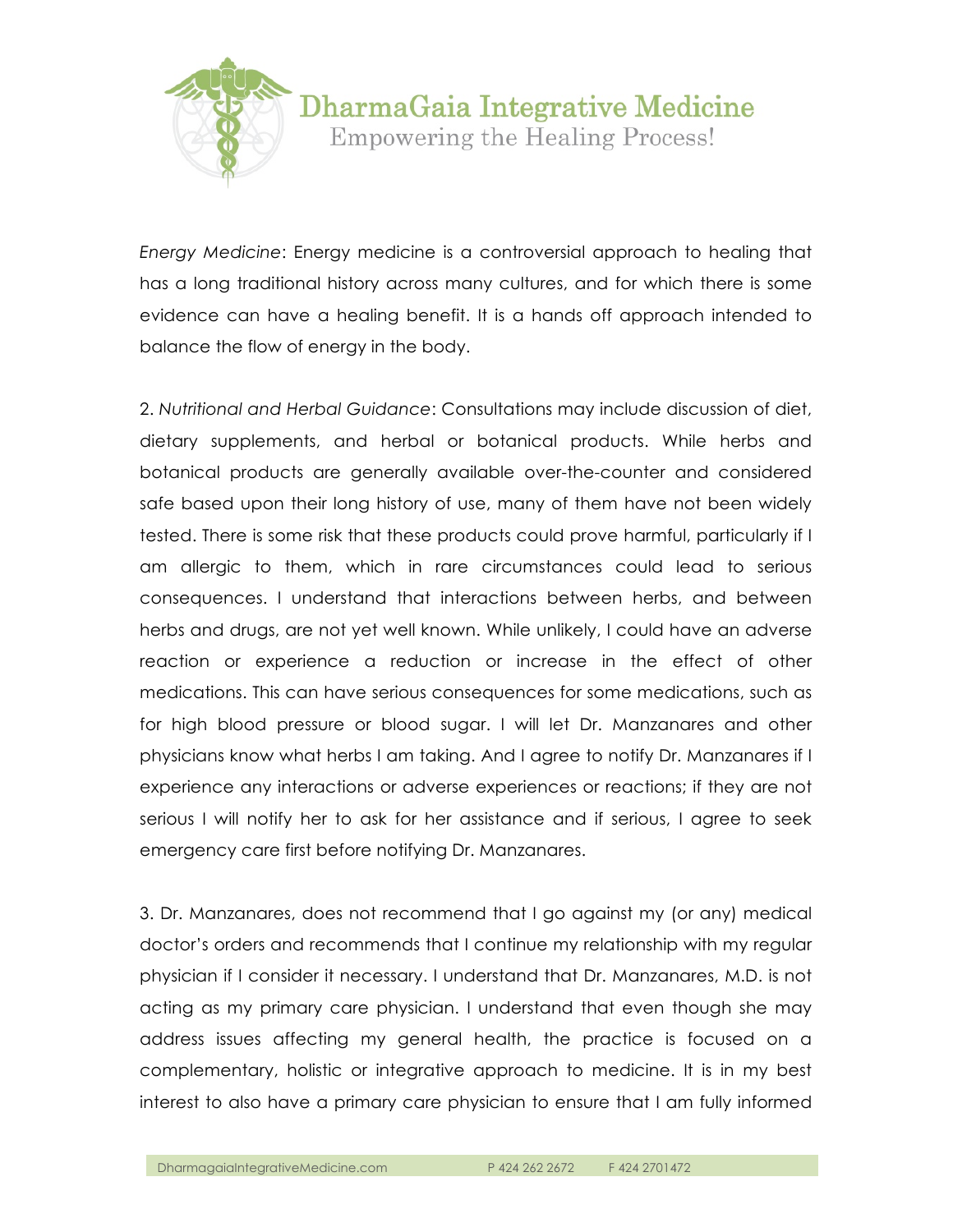

# **DharmaGaia Integrative Medicine Empowering the Healing Process!**

about all available conventional means to address any medical conditions I may have. This is also important because Dr. Manzanares' practice is exclusively office-based and is not affiliated with a hospital. If I become so ill that I require hospitalization, it is vital that I have a primary care physician with hospital admitting privileges familiar with my health problems and history. I understand that Dr. Manzanares does not provide emergency, on-call assistance. Even should Dr. Manzanares provide treatment for a condition, I understand this assistance does not mean she is taking primary responsibility for managing that condition, but is complementing the care I receive from my primary care physician. I understand that in addition to a primary care physician, it may be in my best interest to have appropriate specialists, such as a cardiologist if I have cardiac problems or a pediatrician if I am seeking treatment for my children.

I also understand that it is my responsibility on an ongoing basis to inform Dr. Manzanares of the name of and contact information for my primary care physician and treating specialists, of any diagnoses I have received, and of any treatments I have had or am now undergoing for current conditions. I also understand that it is important for me to let my primary care physician know about any recommendations/treatments performed by Dr. Manzanares, in order to ensure that my care is properly coordinated.

4. Dr. Manzanares, cannot make predictions or promises as to the outcome of the sessions, other than she will give me her devoted best effort(s) and recommendations based upon a combination of her clinical experience and her knowledge.

4. I understand that the main person responsible for my own healing and the one who decides to follow any given recommendations is myself. I have read and understand the nature of the services provided by Dr. Manzanares. I represent that I am seeking treatment in order to further my own health and for no other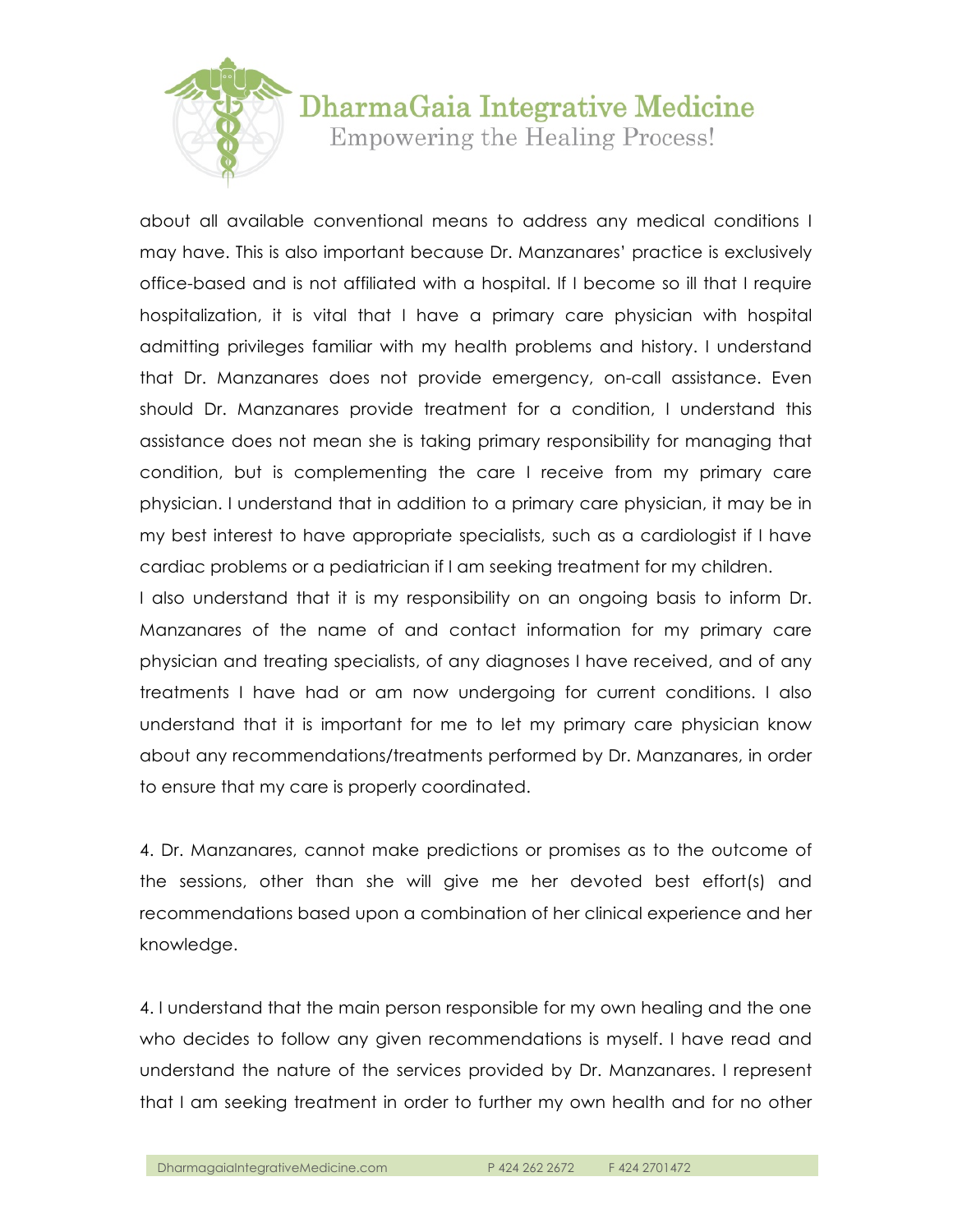

## **DharmaGaia Integrative Medicine Empowering the Healing Process!**

reason. I agree to take a responsible role in improving my own health and discuss advice and suggestions of Dr. Manzanares as presented in a treatment plan. I acknowledge that if I do not follow the treatment plan as provided, I may not receive the full benefit of the treatments proposed by Dr. Manzanares and I accept responsibility for less than satisfactory results. I am aware that I may withdraw this consent and discontinue following the recommendations at any time.

5. By signing this informed consent I agree to forever release Dr. Maria Manzanares, MD and/or Dharmagaia Health Care, from any and all actions, claims or demands that I, my heirs, next of kin, spouse and legal representatives now have, or may have in the future related in my participation of an Integrative Medicine consultation. I agree to be responsible for all legal costs and fees that may result from any action(s) on my part or on the part of my representative(s) against Dr. Manzanares and/or Dharmagaia Health Care.

6. I understand that Dr. Manzanares does not participate in any insurance plans. I understand and agree that Dr. Manzanares does not take assignment, which means that payment will be required at each visit. I understand that it will be my responsibility to submit claims to my insurer. I understand and agree that I am responsible for all charges incurred for all treatment rendered, including procedures and laboratory tests, even if my insurance company determines that any services are non-covered or excluded, or, in their opinion, are unreasonable or not medically necessary. I also agree to be responsible for costs and expenses, including court costs, attorney fees and interest, should it be necessary for Dr. Manzanares to take action to secure payment of an outstanding balance owed.